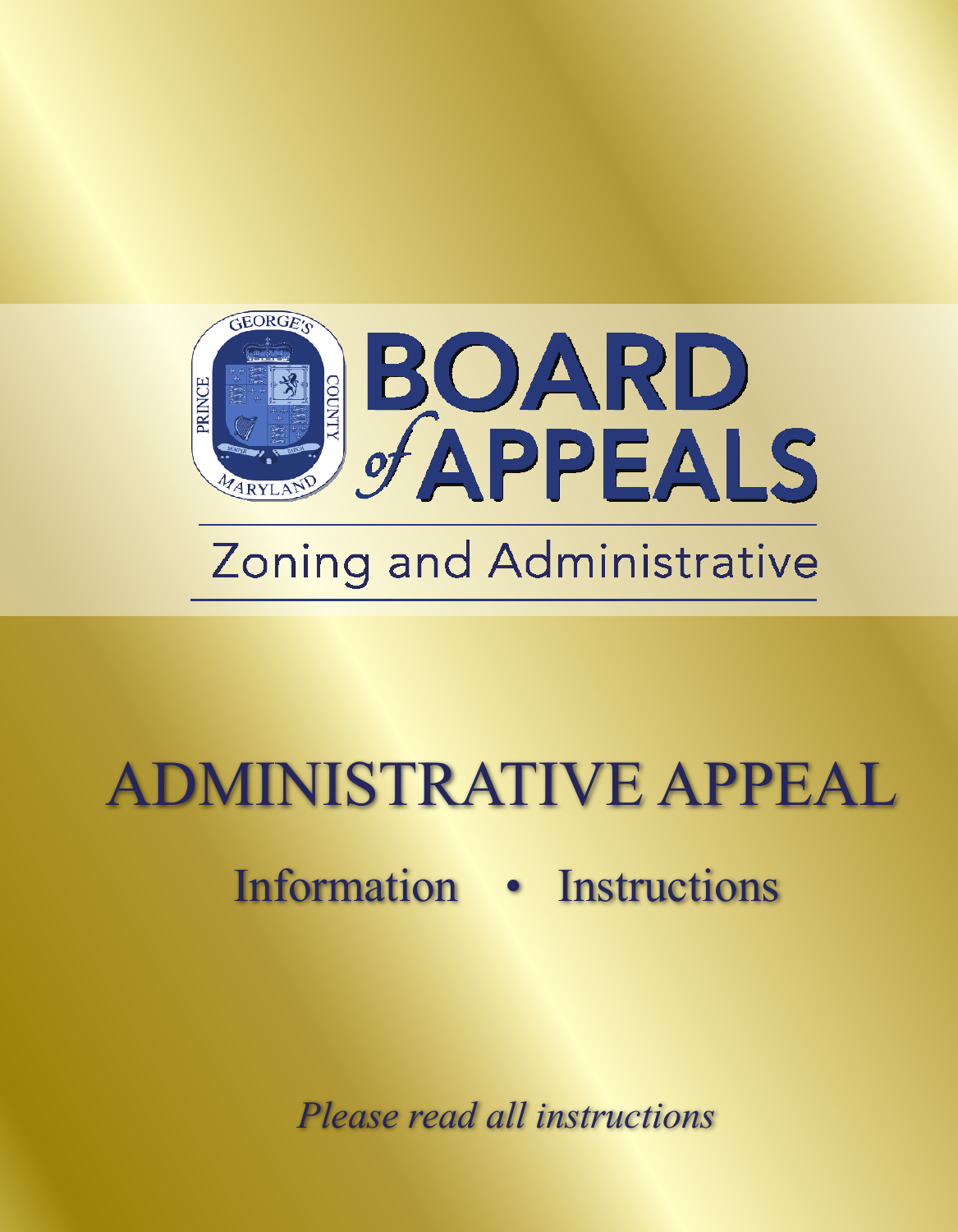#### **BOARD OF APPEALS**

**County Administration Building 14741 Governor Oden Bowie Drive Upper Marlboro, Maryland 20772 Telephone: (301) 952-3220**

### **INSTRUCTIONS FOR FILING OF APPEALS OTHER THAN VARIANCES**

#### **ZONING APPEALS (Other Than Variances):**

- **Request for an Extension of Time to Cease/Correct a Zoning Violation \***
- **Appeal of Zoning Violation Notices**
- **Allegation of Error in the Refusal of a Building or Use and Occupancy Permit, or Other Decision Involving Interpretation of the Zoning Ordinance**

To complete any of these zoning appeals, please submit a letter clarifying the type of appeal you wish to file, a copy of any violation notice (all pages/all sides) or agency determination, the mailing envelope (with postmark) and the appropriate filing fee (and posting fee, if needed\*\*). (See Filing/Posting Fee Schedules on reverse side.)

*\* If you are only interested in obtaining an extension of time, it is recommended that you contact the inspector whose name and number appear at the bottom of your violation notice, as sometimes the inspector is able to grant an extension. The County Code prohibits the Board from granting extensions of time for violations involving a use for which a valid use and occupancy permit has not been issued. If your violation involves such a use, your options are either to work with the inspector or appeal the violation to the Board of Appeals.* 

*\*\*If the property is located in either a commercial or industrial zone, a sign posting fee must also be paid -- \$30.00 per sign, one sign per street, for frontage 1000 feet or less in length, with an additional sign for each additional 1,000 feet.* 

#### **ADMINISTRATIVE APPEALS:**

To complete an appeal, please submit a letter of appeal, a copy of any violation notice (all pages/all sides) or agency determination being appealed, and the appropriate filing fee. (See Filing Fee Schedule on reverse side.)

*IMPORTANT: All appeals or extension of time requests shall include the full name, current mailing address, and daytime telephone number of appellant(s). Evidence of the date of notice (i.e., mailing envelope), from which a filing deadline is determined, should be retained as proof that an appeal was timely filed. All requests shall be accompanied by the required fee(s) or hardship waiver request. Checks or money orders shall be made payable to "Prince George's County" for filing fees, and made payable to "M-NCPPC" for sign posting fees.*